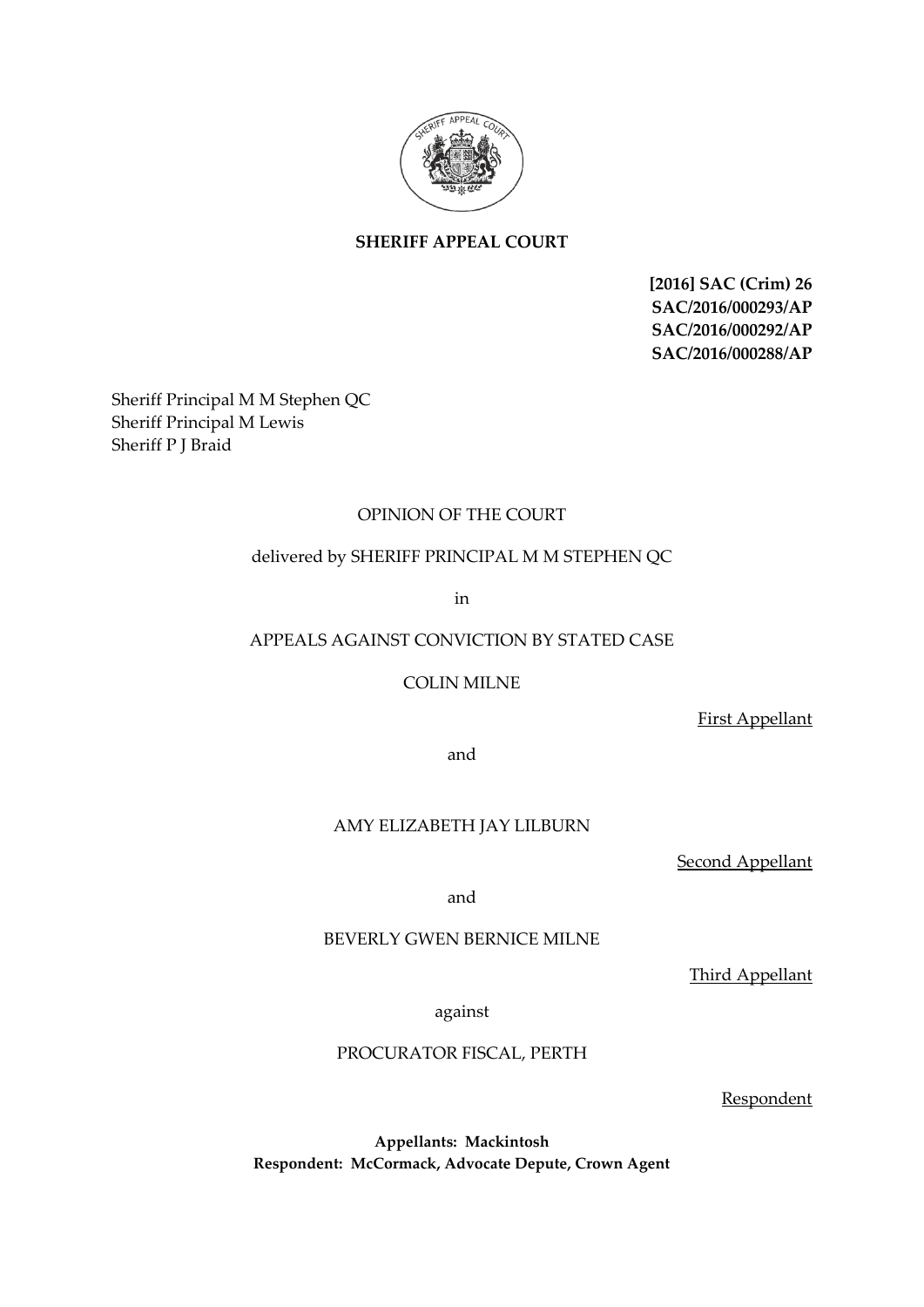26 July 2016

[1] The appellants appeal by stated case their convictions on Charge 1 of the complaint, namely, a contravention of section 38(1) of the Criminal Justice and Licensing (Scotland) Act 2010.

[2] Following trial at Perth Sheriff Court which concluded on 27 January 2016 the appellants were found guilty of Charge 1 as amended in the following terms:

*"(001) On 13 March 2015 at various roads from Snaigow Estate, including Blairgowrie to Dunkeld Road, A923 you did behave in a threatening or abusive manner which was likely to cause a reasonable person to suffer fear and alarm in that you did with your faces masked repeatedly follow Angus Broad and Edward Broad….then in their vehicle on various roads within Perthshire from Snaigow Estate including the Blairgowrie to Dunkeld Road A923 all to their fear and alarm; CONTRARY to section 38(1) of the Criminal Justice and Licensing (Scotland) Act 2010.*"

We observe that the appellants were charged in the alternative with the common law offence of breach of the peace.

[3] At the close of the Crown case the appellants made a submission of no case to

answer in terms of section 160 of the Criminal Procedure (Scotland) Act 1995 which the

sheriff repelled in respect of Charge 1 and sustained in respect of Charge 2 being a

contravention of section 68(1) of the Criminal Justice and Public Order Act 1994 –

(Aggravated Trespass).

[4] The first and third appellants are a married couple and the second appellant is the daughter of the third appellant and the step-daughter of the first appellant.

[5] The questions posed for the opinion of this court in each of the stated cases are in identical terms as follows:-

*"(1) Did I err in rejecting the submission by the appellant's agents in terms of section 160(1) of the Criminal Procedure (Scotland) Act 1995?*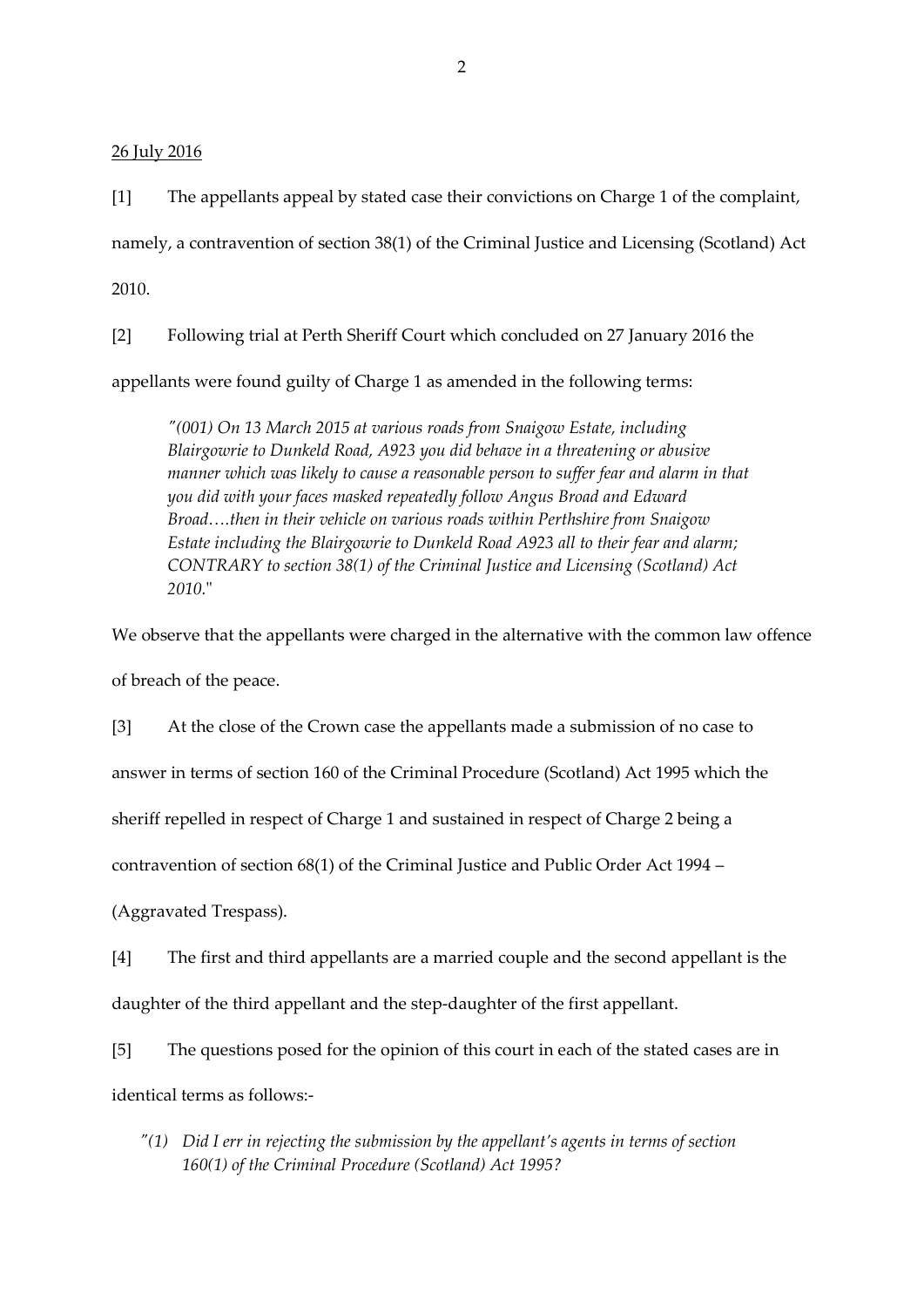#### *(2) On the facts stated, was I entitled to convict the appellant?"*

Counsel for the appellants addressed us on questions of law 3 and 4 proposed by the first and third appellants and rejected by the sheriff at the stage of adjustment of the stated case. He did not insist on question 4 but argued that proposed question 3 ought to be allowed as it addressed the question of "*reasonableness*" found in the statutory defence in terms of s.38(2) of the 2010 Act. We considered it was proper to allow the additional question 3 in the stated case for the first and third appellants, but restricted as follows:-

"*Question 3 Did I err in rejecting as a s.38(2) defence the appellants' position that he/she was acting reasonably in monitoring the activities of the witnesses Edward Michael Broad and Angus Edward Broad?*"

We reject the remaining parts of the proposed question as unnecessary or as the sheriff states superfluous. No such question was proposed on behalf of the second appellant.

[6] The context to events on 13 March 2015 is a fox hunt which had been organised by the head gamekeeper to the Snaigow Estate and comprised a number of people armed with shotguns, two houndsmen who managed a pack of 22 dogs and the gamekeeper who was in charge of the hunt. The complainers, Angus and Edward Broad, are the houndsmen who controlled the pack of dogs. As narrated in Finding in Fact 2 the gamekeeper had identified two woods where foxes might be found and the hounds, under the control of the complainers, would be put in at one end of the wood with a view to flushing the fox out of the wood where it would be shot by those participants with guns. The sheriff found, in Finding in Fact 3, that the hunting of foxes in the planned manner is lawful. He went on to find, in Finding in Fact 12 (re-numbered from (11) as there are two Findings in Fact (9)), that the Crown evidence failed to show that the hunting on this occasion was lawful in the manner specified under the Protection of Wild Mammals (Scotland) Act 2002. The significance of this (which is not truly a finding in fact at all) is doubtful standing the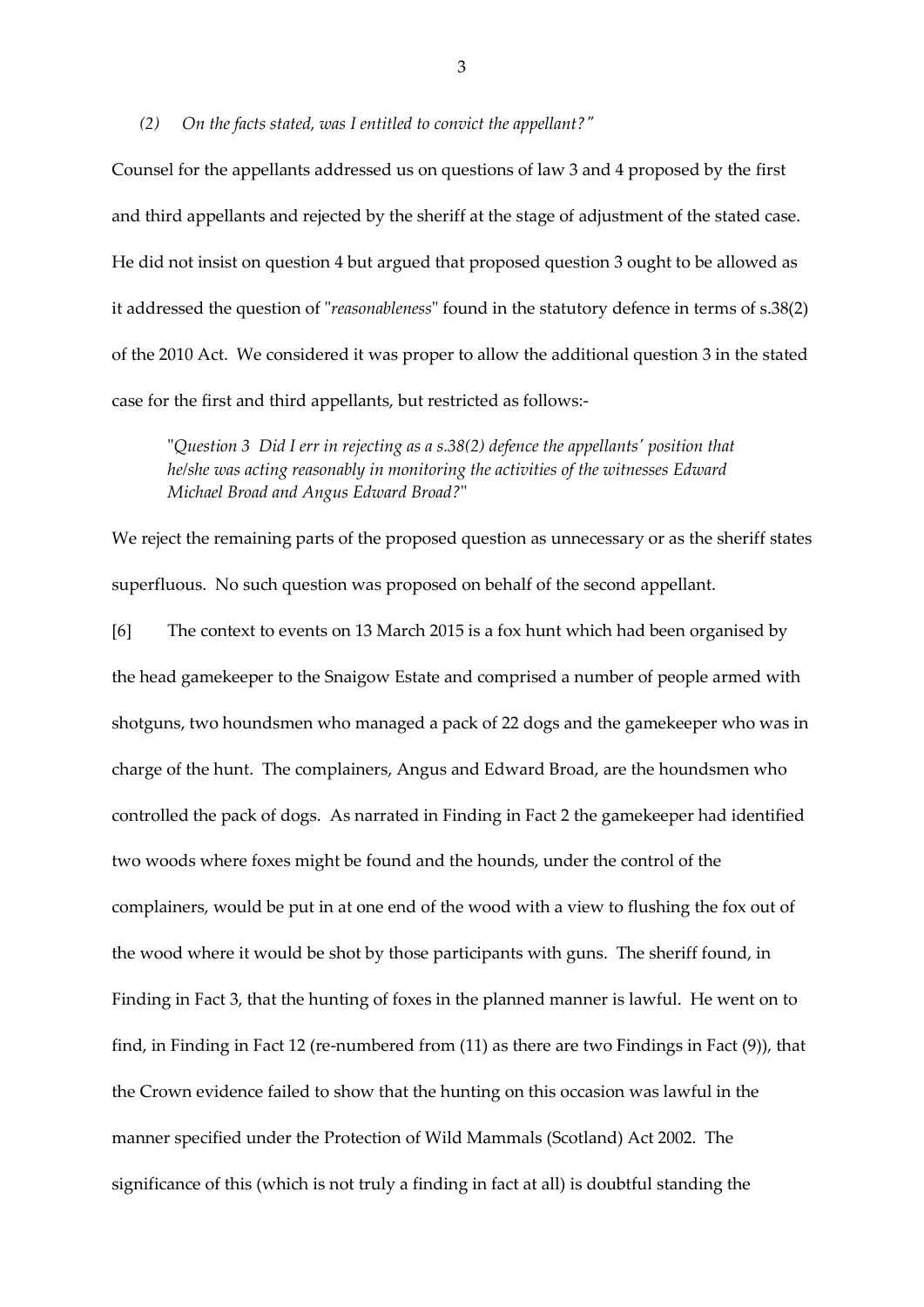charges on the complaint, but we mention it in deference to the submissions of counsel for the appellant, who placed some reliance on it.

[7] The hunt began on the morning of 13 March 2015 and after one fox had been successfully hunted and shot the hunt moved on to another area. At that stage the hunt was interrupted by the arrival of the appellants who entered a field on the estate "*wearing dark jackets, combat style trousers, hats and snoods. The latter were pulled up over their faces, and their hats were pulled down to just above their eyes"*. [Finding in Fact 4] Following the arrival of the appellants the incident described in Finding in Fact 5 involving the appellants and a member of the hunting party took place and the hunt was then aborted for lunch. By the time this incident occurred the complainers had already left the field for Snaigow House. The hunt party were followed by the appellants to Snaigow House where the lunch took place. In light of the continued presence of the appellants a decision was made to discontinue the hunt for the day.

[8] The evidence led by the Crown in support of Charge 1 related to the activities of the appellants and the complainers after lunch. The complainers left Snaigow House in their vehicle towing a trailer with the 22 fox hounds. Their evidence described being followed by the appellants over the next two hours or so on various country roads, including a private road, in Perthshire. The evidence relating to Charge 1 came from the complainers and the third appellant. Neither the first nor second appellant offered any evidence. The behaviour of the appellants can be summarised as following the complainers in their vehicle and on foot whilst dressed in the manner described with their faces covered by what may reasonably be described as balaclavas. The evidence of the third appellant regarding events on the day in question has been summarised by the sheriff at paragraph 26 of the stated case in the following terms: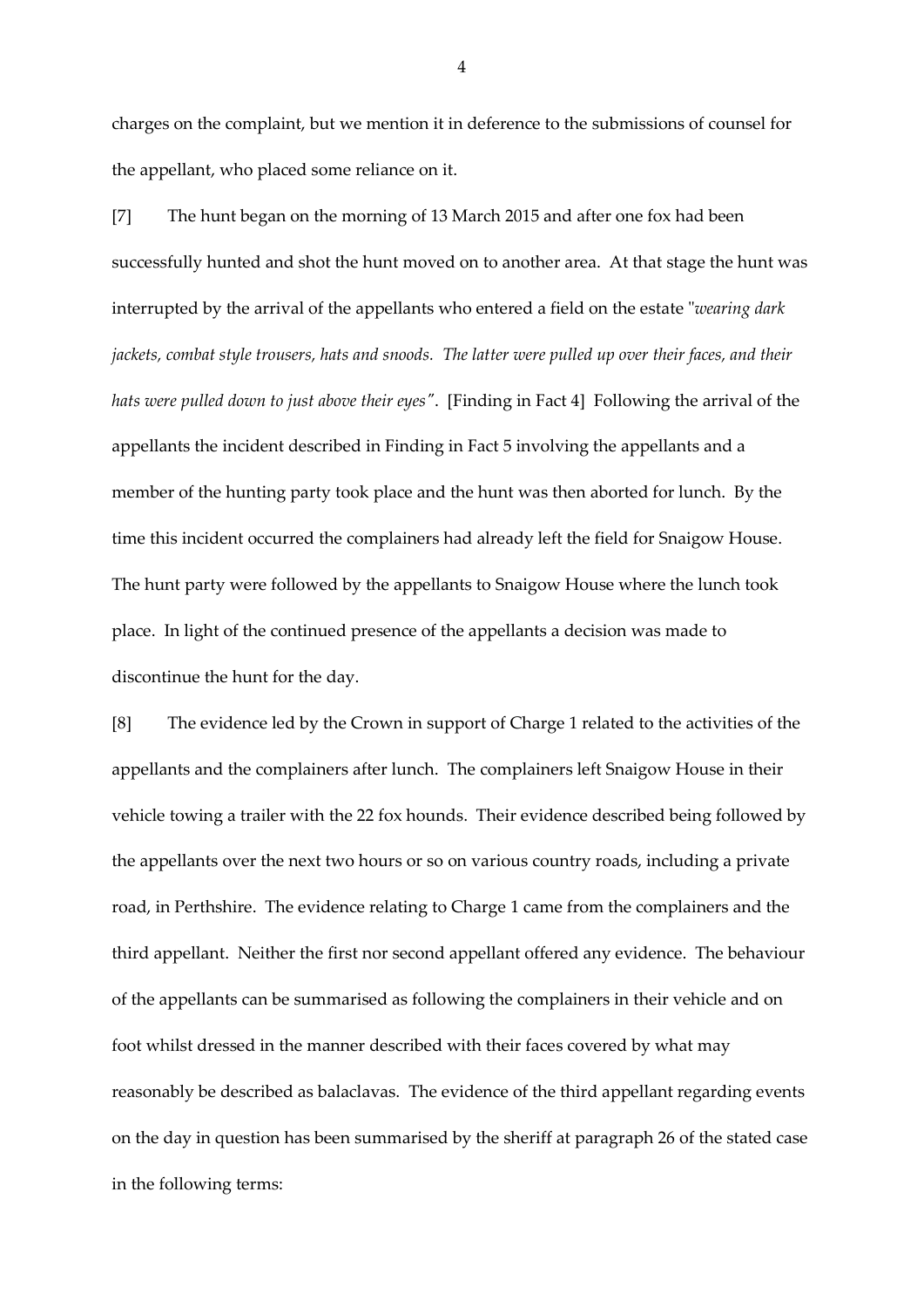"*On 13 March 2015, they had gone to the Snaigow Estate because someone had told them that an illegal fox hunt was going to take place. Their intentions were to find out if the fox hunt was indeed illegal and, if so, to investigate that, gather evidence and report it to the police. …..They watched them drive into another field and, as they could not see what was going on, they decided to enter the field with a view to having a conversation with them. Both she and the second accused had cameras in order to document events. Shortly after they entered the field, the majority of the vehicles left."*

At paragraph [28] the sheriff narrates this of the evidence of the third appellant – "*At no stage did they intend to follow the houndsmen and the hounds to their home or to the kennels.*" At [29] and [30] the sheriff narrates evidence under cross-examination when the third appellant spoke about witnessing a terrier savage a fox on another occasion; however, that earlier incident had occurred some two years previously in Fife and to her knowledge had not involved the same people. "S*he thought that the hunt might be illegal simply because the person who called them said it was."* Furthermore, "*[s]he maintained that her face was covered in order to protect her from possible reprisals, although she accepted that the car registration remained visible. As a result of this activity, there had been no reprisals. She accepted that she and her co-accused had followed the hounds vehicle for some miles. She confirmed that she never saw the occupants of the hounds vehicle getting out nor did she see them meet anyone else."*

[9] It can therefore readily be understood that the appellants were protesters or hunt saboteurs and in the submissions before the sheriff it was posited that it was entirely possible that the hunt would have been illegal and the purpose of the appellants' presence there had to have been to observe the lawfulness of the hunt.

[10] Section 38 of the Criminal Justice and Licensing (Scotland) Act 2010 is in the following terms:-

### **"38 Threatening or abusive behaviour**

- (1) A person ('A') commits an offence if
	- (a) 'A' behaves in a threatening or abusive manner,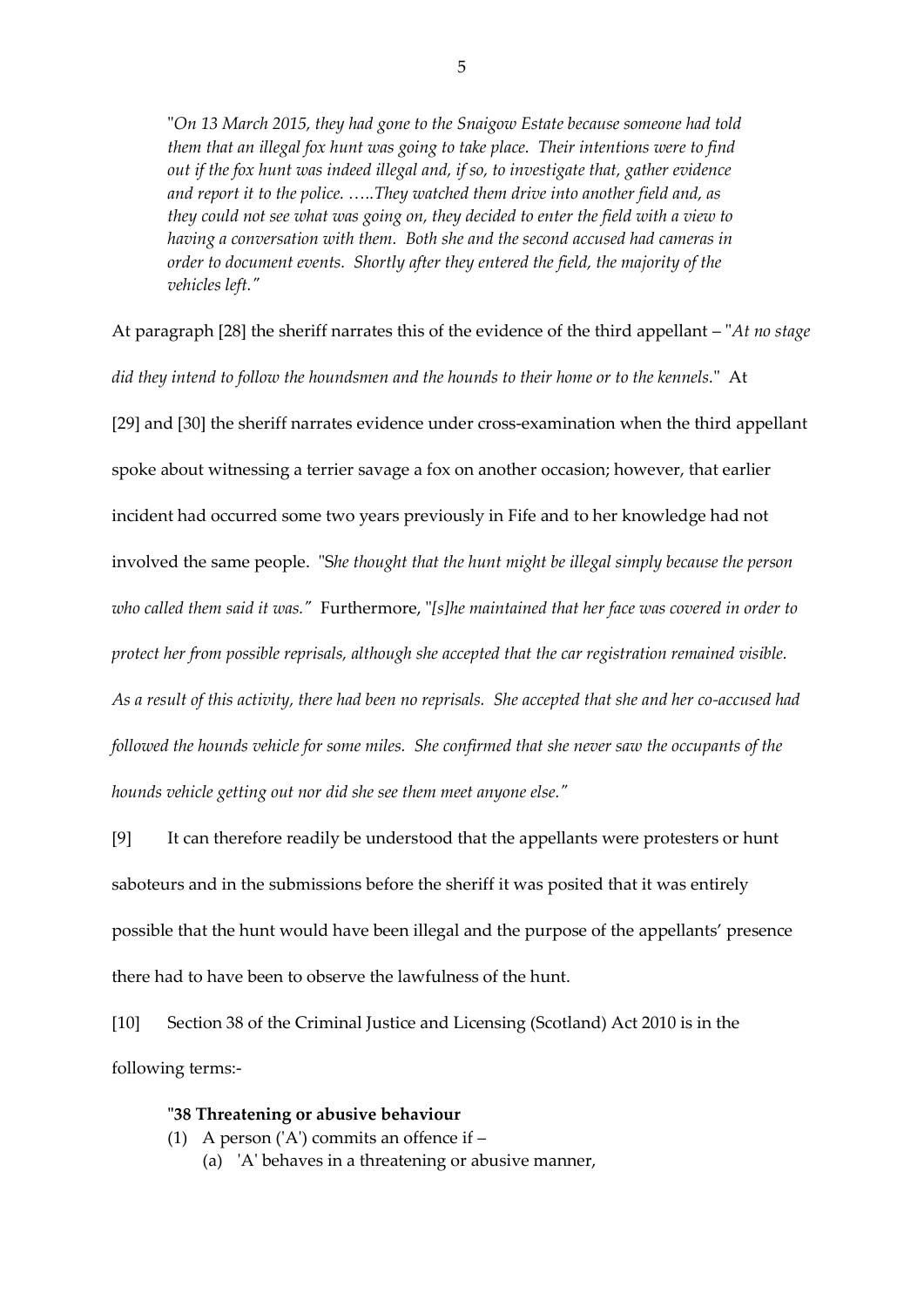- (b) The behaviour would be likely to cause a reasonable person to suffer fear or alarm, and
- (c) 'A' intends by the behaviour to cause fear or alarm or is reckless as to whether the behaviour would cause fear or alarm."

[11] Counsel for the appellants acknowledged that the correct analysis of the statutory offence in terms of s.38 of the Criminal Justice and Licensing (Scotland) Act 2010 ("the 2010 Act") may be found in *Paterson* v *Harvie* 2015 JC 118. The constituent parts of the offence are set out in s.38(1)(a)(b) and (c). These appeals are concerned with threatening, rather than abusive, behaviour. The sheriff erred in respect of his decision on the no case to answer submission and also in convicting the appellants by failing to set out in what way the appellants' behaviour was threatening. For the purpose of question 1 the appellants had to show that the evidence was insufficient to convict of either a contravention of s.38(1) of the 2010 Act or the alternative charge of the common law offence of breach of the peace. In respect of the latter we were referred to *Smith* v *Donnelly* 2002 JC 65 and *M* v *Harvie* [2015] HCJAC 7. It was argued in respect of question 2 that the sheriff was not entitled to find the necessary *mens rea* of recklessness to convict the appellant. Reference was made to *Allan* v *Paterson* 1980 JC 57, a well known authority on s.2 of the Road Traffic Act (dangerous driving) to provide the meaning of "*reckless"* namely "*a complete disregard for any potential danger*". Finally, in addressing the statutory defence afforded by s.38(2) of the 2010 Act we were referred to the decision of the UK Supreme Court in *Hayes* v *Willoughby* [2013] UKSC 17, which involves an analysis of the Protection from Harassment Act 1997 and the place of "*reasonableness*" where an alleged harasser's conduct was said to be for the purpose of preventing or detecting crime (which is a specific defence in terms of section 1(3) of that Act). In these appeals the appellants' conduct should be considered "*reasonable*" as their purpose on the day in question was preventing or detecting crime ie investigating and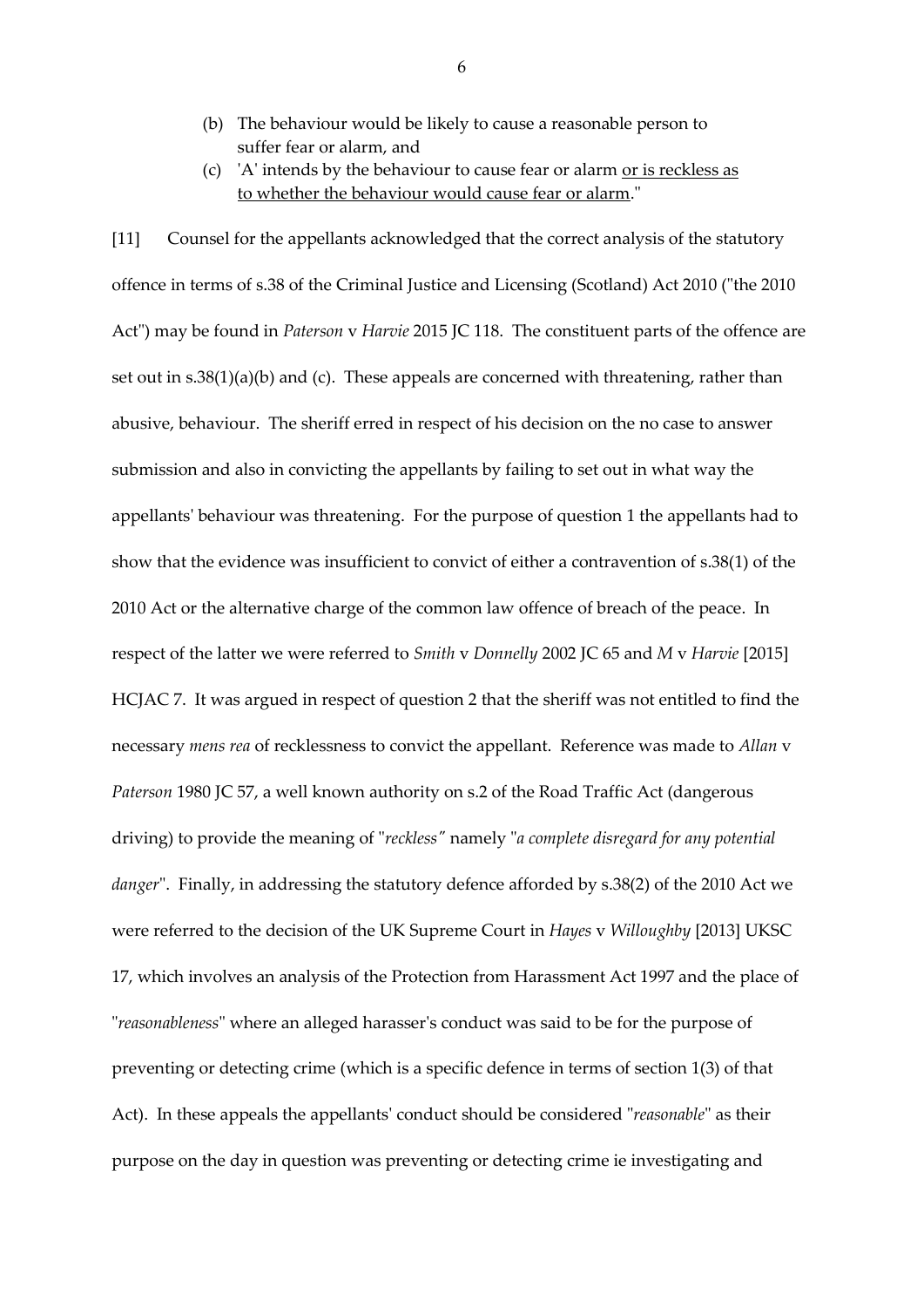monitoring the lawfulness of the hunt. The Protection of Wild Mammals (Scotland) Act 2002 section 1 makes it an offence for a person to deliberately hunt a wild mammal (including foxes) with a dog unless the activity falls within the exception provided by section 2. Accordingly, the sheriff, having accepted that the appellants did not intend to cause fear and alarm, did not apply his mind to the provisions of s.38(2) and erred in concluding that the appellants' conduct was not reasonable in the circumstances.

[12] The advocate depute pointed to the detailed findings made by the sheriff in the stated case which amply support the appellants' conviction for a contravention of s.38(1) of the 2010. The facts and the sheriff's reasoning would also support conviction of a breach of the peace. It is simply not reasonable for masked individuals to follow people in a car and on foot for two hours and then argue that this did not constitute threatening behaviour. Such behaviour cannot be categorised as reasonable and was reckless as to the consequences.

[13] It is settled law from the dicta of the Lord Justice General (Gill) in *Paterson* v *Harvie* [2014] HCJAC 87 that section 38(1) of the 2010 Act paragraphs (a) and (b) define the *actus reus* of the offence. "*Whether the accused has behaved in a threatening or abusive manner and whether that behaviour would be likely to cause a reasonable person to suffer fear or alarm are straightforward questions of fact."* As Lord Gill went on to observe paragraph (c) sets out the *mens rea* that is required.

[14] Section 38(2) provides a defence, in the following terms:-

*"It is a defence for a person charged with an offence under sub-section (1) to show that the behaviour was, in the particular circumstances, reasonable."*

The case of *Urquhart v HM Advocate* 2016 SCCR 33, a decision of the High Court of Justiciary Appeal Court, deals with the interaction between the *mens rea* required to establish a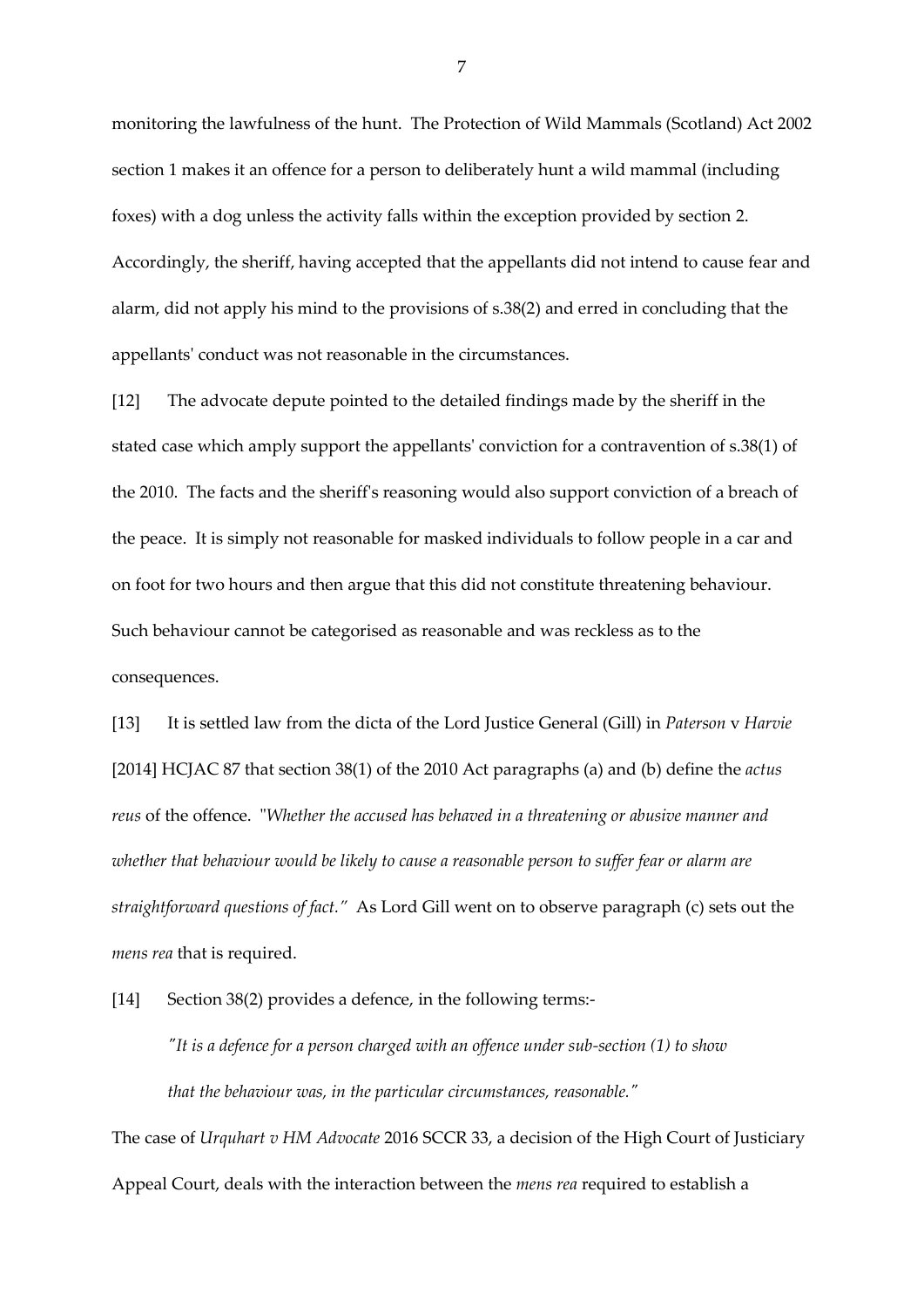contravention of section 38(1), and the statutory defence afforded by section 38(2). It makes it clear that the defence may be available even where the necessary *mens rea* has been established, and that the essence of the defence is that the accused behaved reasonably in all the circumstances of the case, the assessment of reasonableness being an objective matter. [15] In presenting his argument relative to the first question, counsel submitted that if the sheriff was not correct in repelling the section 160 submission in relation to the section 38(1) charge, we ought to consider the sufficiency of the evidence in relation to the alternative charge of breach of the peace. The sheriff in determining a submission of no case to answer in terms of s.160 of the 1995 Act requires to apply the test whether the evidence, if accepted, is sufficient in law to convict the accused of the charge. The sheriff will at that stage accept the evidence led by the prosecution and that any inferences to be drawn from that evidence will be favourable to the case for the prosecution. We are satisfied that the sheriff applied that test correctly in determining and repelling the no case to answer submission on the charge of contravention of section 38. The sheriff addresses the submission and the evidence at paragraph [25], having narrated the evidence at paragraphs [5] to [19]. Although the sheriff did not expressly consider parts (a) and (b) of s. 38(1) – the *actus reus* of the offence – we are satisfied that the evidence led by the Crown was sufficient in law to establish both threatening behaviour, and behaviour which was likely to cause a reasonable person to suffer fear and alarm, as well as the necessary *mens rea*, which was capable of being inferred from the actings of the appellants*.* The sheriff was therefore correct to repel the no case to answer submission in relation to s. 38(1). At that stage, of course, the statutory defence did not arise. We are of the opinion that there was no error in relation to the sheriff's assessment of the evidence led by the Crown in support of Charge 1 and that evidence pointed to conduct which was threatening and would be likely to cause a reasonable person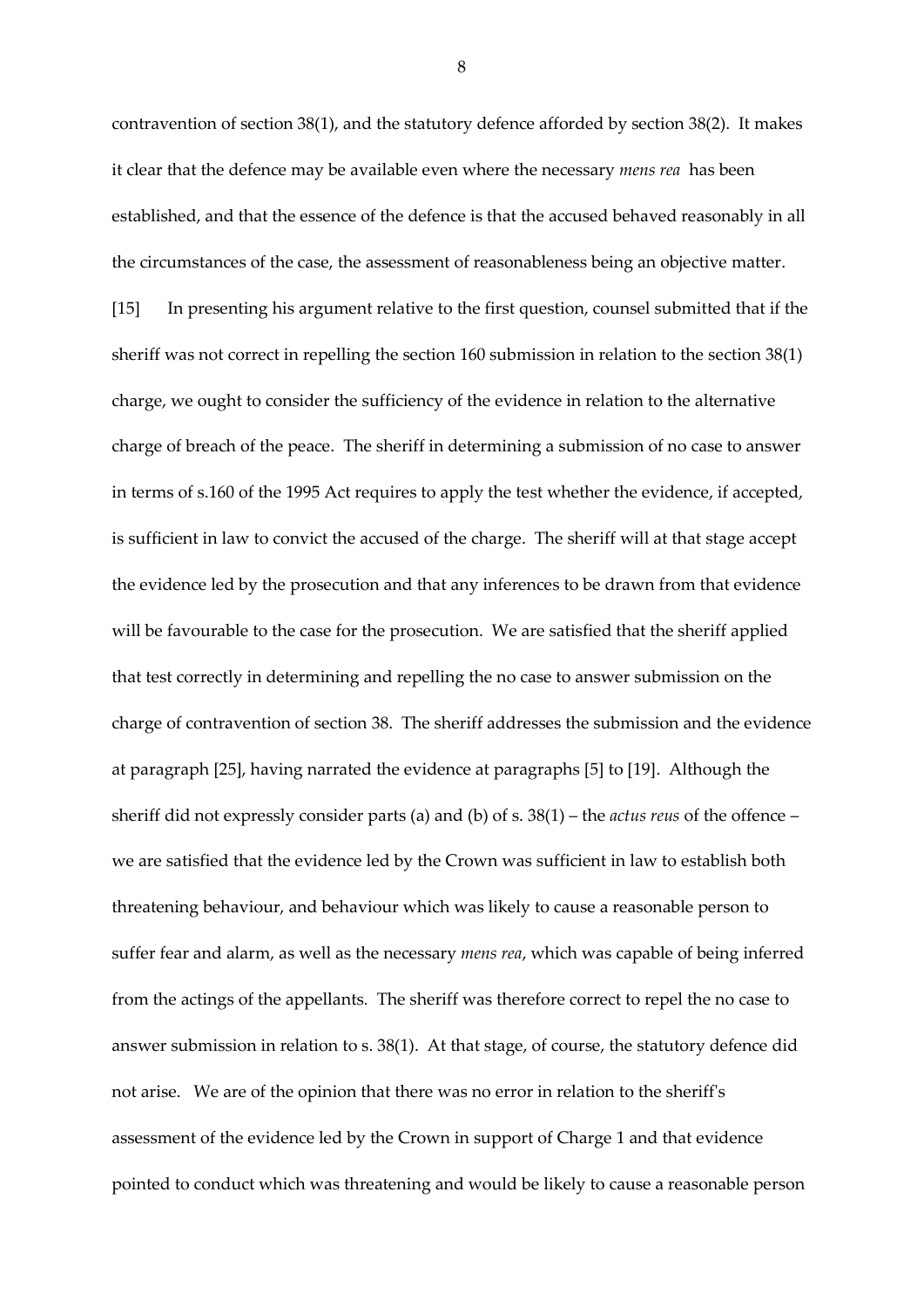fear or alarm and would be severe enough to cause alarm to ordinary people and threaten serious disturbance in the community. We accordingly answer the first question of law in the negative.

[16] The second and third questions address whether the sheriff was entitled to convict the appellants of a contravention of section 38(1) of the 2010 Act and whether he applied the correct statutory test having regard to the three parts or ingredients to the offence and the statutory defence set out in section 38(2)? As we have stated paragraphs (a) and (b) of section 38(1) of the 2010 Act define the *actus reus* and they are essentially questions of fact (*Paterson v Harvie, supra*). The findings (7 and 8) of the sheriff concerning the attire of the appellants, their efforts to disguising their facial features, and their activities in undertaking a masked pursuit of the complainers in a vehicle for a period of approximately two hours, amply provide evidence of threatening behaviour. The sheriff then correctly applied the objective test of whether the behaviour would be likely to cause a reasonable person to suffer fear or alarm. In this case there was evidence that the complainers were fearful and alarmed but in any event the sheriff correctly recognises this to be an objective test. The sheriff proceeded to address the *mens rea* and whether the requisite intention or recklessness was present. At paragraph 40 of the stated case the sheriff states:- *"Whilst I am prepared to give the benefit of the doubt to the accused that they did not intend their behaviour to cause fear or alarm, it seems to me that they were entirely reckless as to whether their behaviour would be likely to have that effect.*" In the course of submissions as to the meaning of "reckless" in this context, we were referred only to *Allan* v *Paterson* (*supra*), which involved s.2 of the Road Traffic Act 1972 and the definition of "*dangerous driving*". In that context reckless means a complete disregard for any potential dangers (on the road and with regard to public safety on the road). To act recklessly is to have an utter indifference or disregard of what the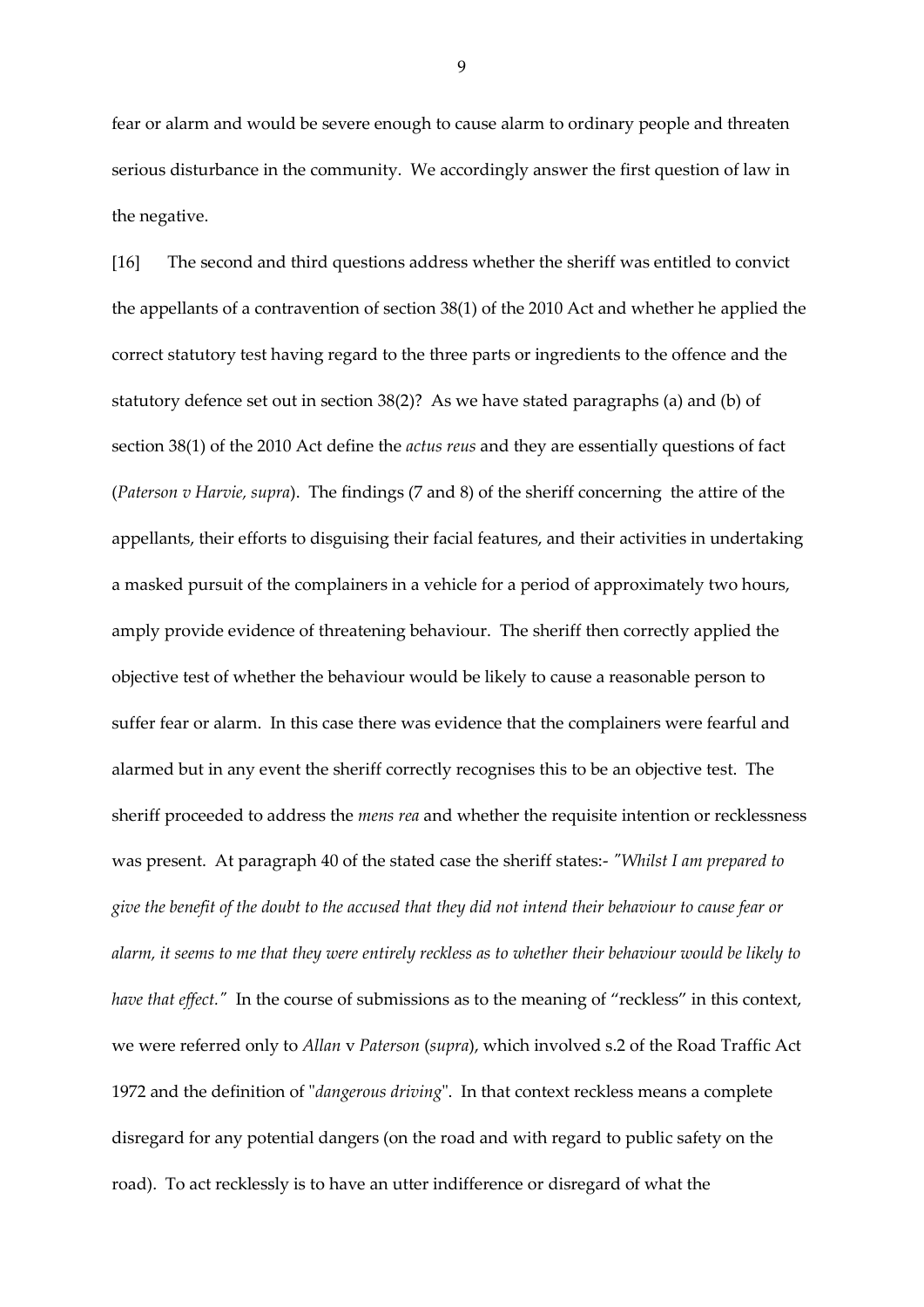consequences of their actings or behaviour may be as far as the public is concerned. In our view the persistence of the appellants' conduct and pursuit of the complainers over a significant period of time when no foxhunt was taking place means that their behaviour may be construed as reckless in the sense of being utterly indifferent to the consequences of their actings to a reasonable person. The sheriff was therefore entitled to conclude that the three elements of the offence had been established.

[17] Turning to the statutory defence (section 38(2)) – was the behaviour of the appellants in the particular circumstances reasonable? The appellants' stated intention from the evidence of the third appellant was to find out if the hunt was illegal and gather evidence. In that context the sheriff places some reliance on the appellants' failure to engage with members of the hunt. They did not ask any questions of the members of the hunt to establish what was proposed by way of hunting foxes. The issue of the likely effect of the appellants' conduct must be tested objectively and the assessment of reasonableness in the context of the statutory defence is primarily one for the court of first instance to determine having regard to the evidence led of all the facts and circumstances. We were referred to *Hayes* v *Willoughby* (*supra*) where the UKSC considered the statutory defence set out in section 1(3) of the Protection from Harassment Act 1997 (similar to the statutory defence available on a charge of stalking contrary to s.39 of the 2010 Act). It is a defence for a person charged with an offence under that section to show that the course of conduct was *inter alia* engaged in for the purpose of preventing or detecting crime or in the particular circumstances was reasonable. We were referred to the *dictum* of Lord Sumption at para 15:

"*Before an alleged harasser can be said to have had the purpose of preventing or detecting crime, he must have sufficiently applied his mind to the matter. He must have thought rationally about the material suggesting the possibility of criminality and formed the view that the conduct said to constitute harassment was appropriate for the purpose of preventing or detecting it*".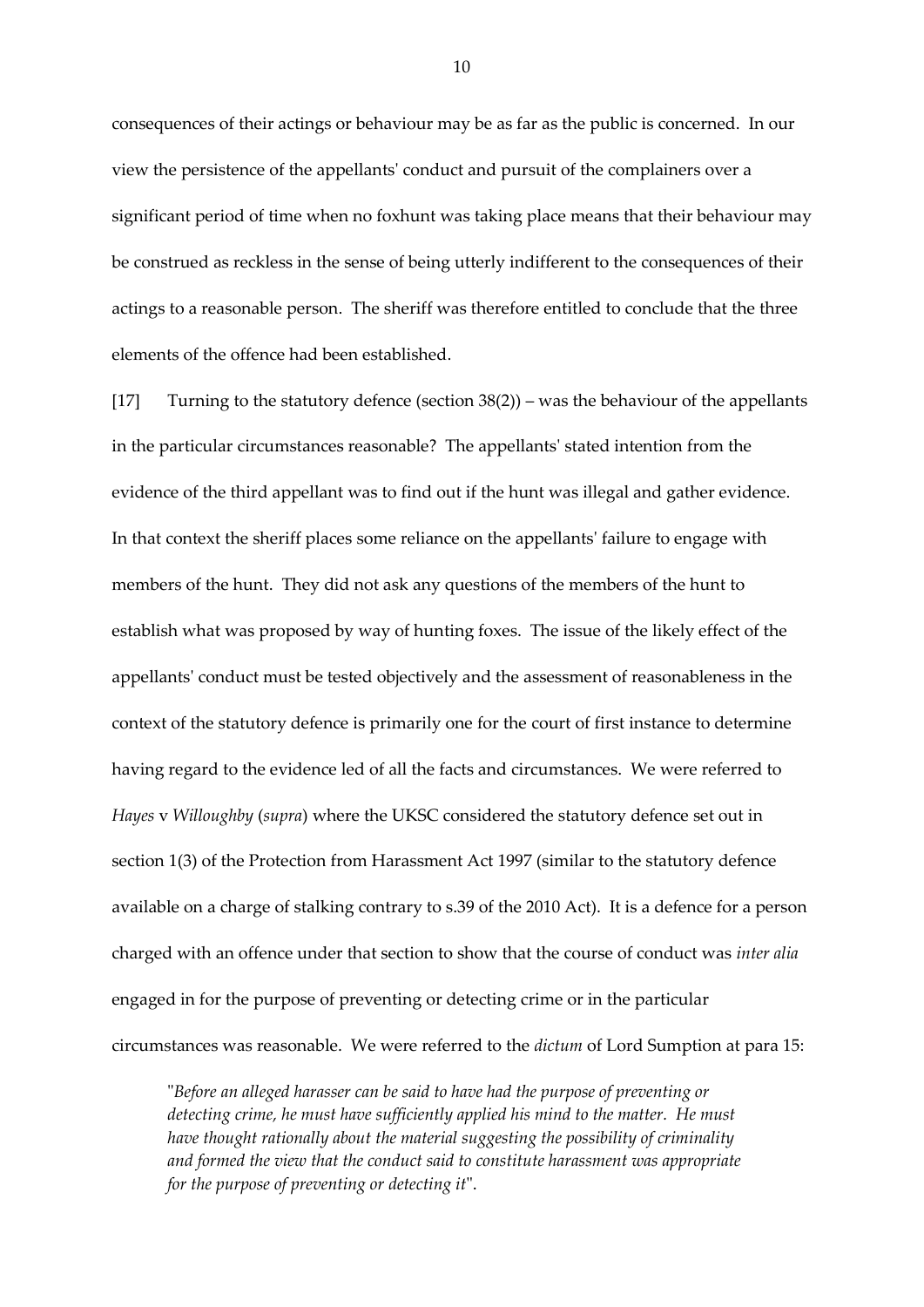We do not consider that *Hayes v Willoughby* assists the appellants. Firstly, both the Protection from Harassment Act and s.39 relate to a course of conduct and the specific defences which attach to those enactments. Secondly, the facts and circumstances of this case do not support the notion that the appellants' behaviour was the product of rational thought, particularly when regard is had to the evidence of the third named appellant. She indicates that the appellants proceeded firstly, on what another had told them about the foxhunt without satisfying herself as to its correctness and secondly, based on her experience of a hunt some years before in quite another part of Scotland. In any event, rationality is a subjective test, relevant only to the specific statutory defence under consideration in *Hayes*, namely, the purpose of preventing or detecting crime. Lord Sumption in the preceding paragraph (14) distinguishes reasonableness from rationality:

"*Reasonableness is an external objective standard applied to the outcome of a person's thoughts or intentions. The question is whether a notional hypothetically reasonable person in his position would have engaged in the relevant conduct for the purpose of preventing or detecting crime*".

Even allowing that a wish to prevent a criminal activity from taking place could, in certain circumstances amount to reasonable behaviour, if, as suggested, the behaviour of the appellants was a response to their belief that an illegal activity was about to take place, there were options available to them such as speaking to the complainers or contacting the police or indeed speaking with police officers, whom we were told were present for a short period at the Snaigow Estate, a matter accepted by the third appellant. In any event, as a matter of fact, there was no imminent illegal activity that required to be stopped and the evidence relied upon by the Crown and accepted by the sheriff is of a persistent pursuit for a lengthy period through country roads in Perthshire. The sheriff's analysis of the evidence and his